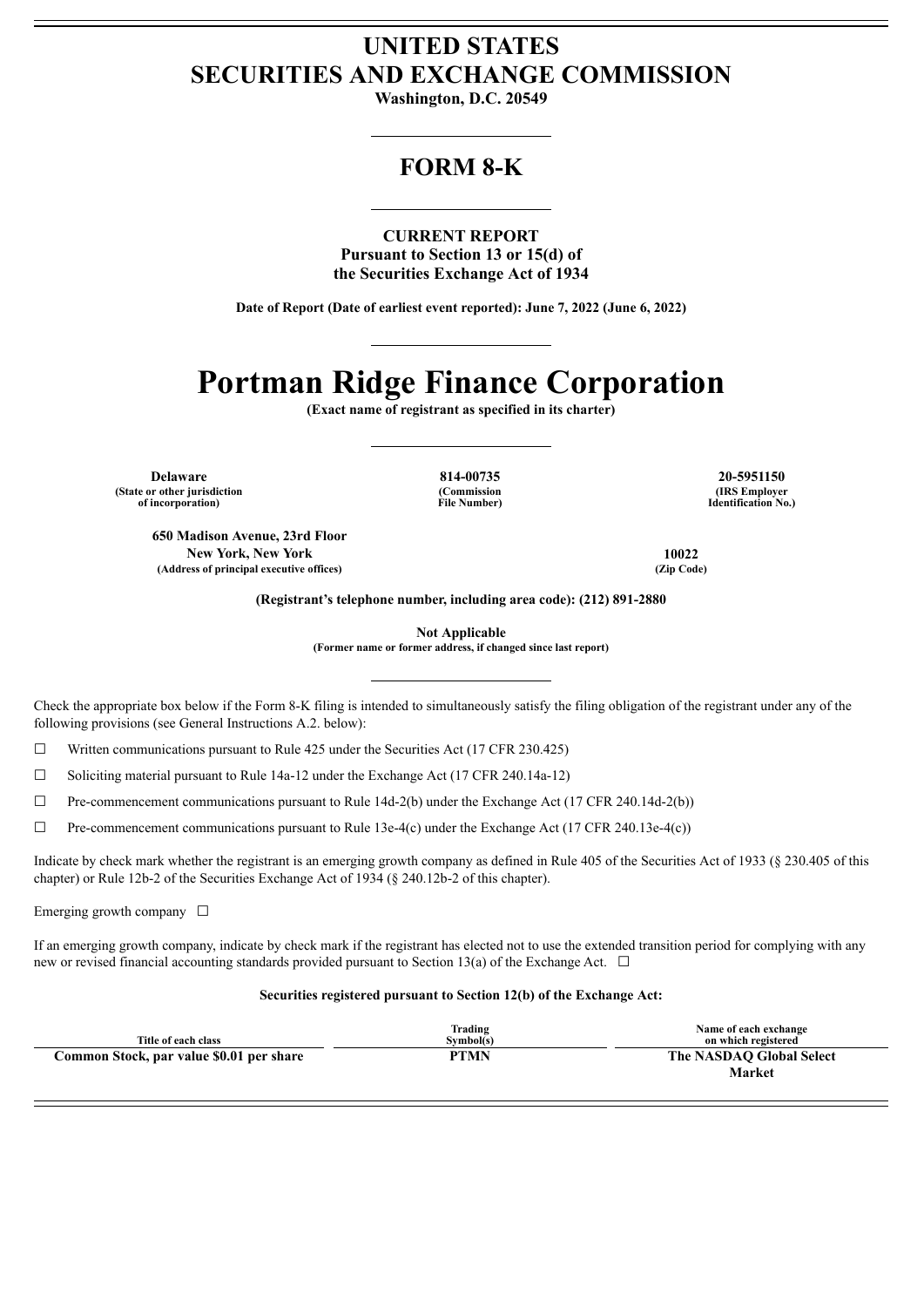#### **Item 5.07 Submission of Matters to a Vote of Security Holders.**

On June 6, 2022, Portman Ridge Finance Corporation (the "Company") held its annual meeting of stockholders (the "Annual Meeting"). Set forth below are the two proposals voted upon by the Company's stockholders at the Annual Meeting, as described in the Company's Definitive Proxy Statement on Schedule 14A filed with the U.S. Securities and Exchange Commission on April 22, 2022, together with the voting results for each proposal. As of April 11, 2022, the record date for the Annual Meeting, 9,882,491 shares of the Company's common stock were outstanding and entitled to vote.

**Proposal 1.** The Company's stockholders elected the following nominees to serve on the Board of Directors of the Company, each of whom will serve until the 2025 annual meeting of stockholders and until his successor is duly elected and qualifies: George Grunebaum, Dean C. Kehler and Matthew Westwood. The tabulation of votes was:

| Director         | For       | Withheld | <b>Broker Non-Votes</b> |
|------------------|-----------|----------|-------------------------|
| George Grunebaum | 2.044.916 | 471.870  | 3.520.172               |
| Dean C. Kehler   | 2.092.871 | 423.915  | 3.520.172               |
| Matthew Westwood | 2.219.564 | 297.222  | 3,520,172               |

**Proposal 2.** The Company's stockholders ratified the appointment of Deloitte & Touche LLP as the Company's independent registered public accounting firm for the fiscal year ending December 31, 2022, as set forth below.

| For     | <b>\gainst</b> | Abstain                       | Non-Votes<br>- Kroker |
|---------|----------------|-------------------------------|-----------------------|
| 887 227 | .880<br>$\sim$ | $\Omega$<br>$\sim$<br>$-11.7$ | _                     |